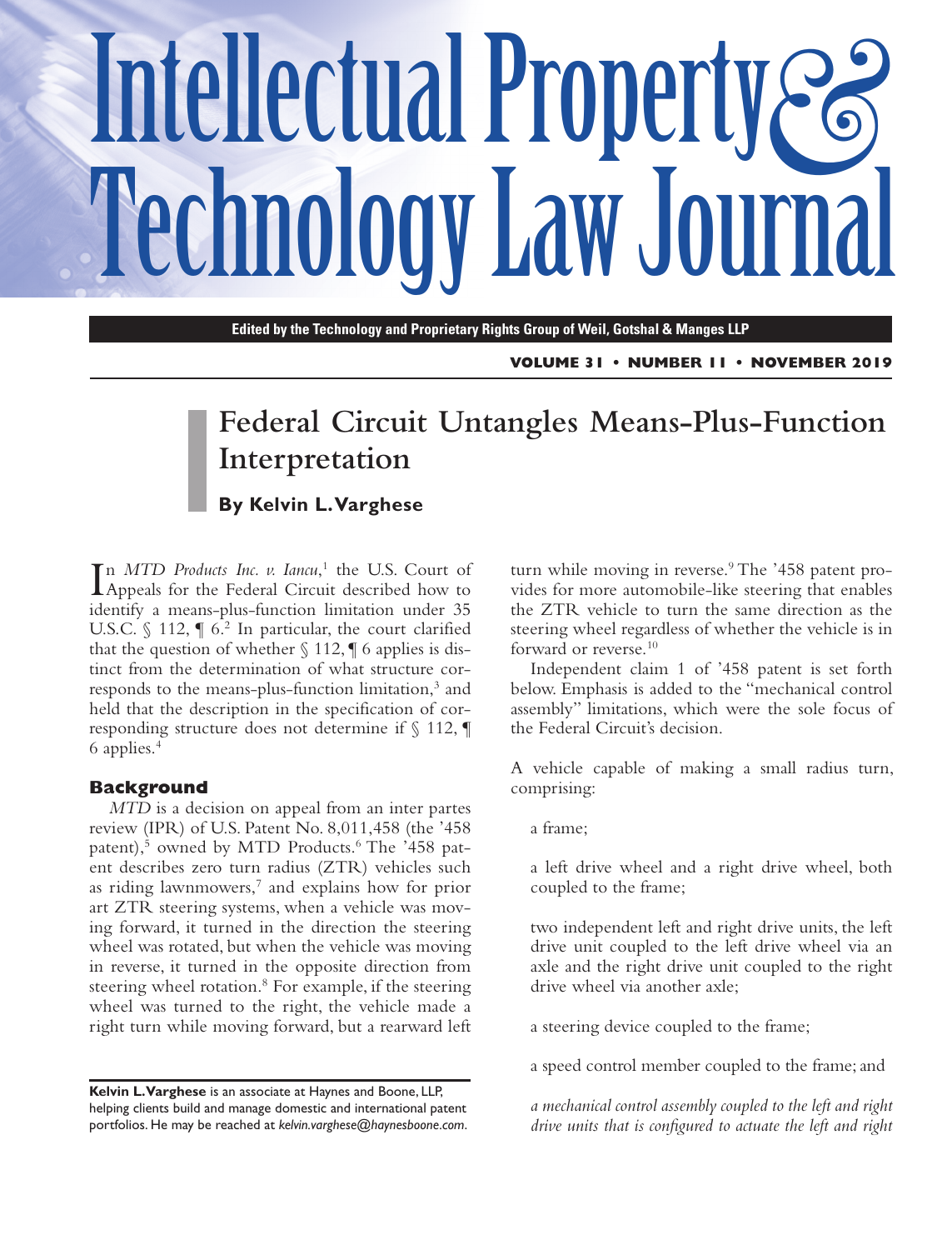*drive units based on a steering input received from the steering device and a speed input received from the speed control member;*

*the mechanical control assembly being configured such that if the speed control member is shifted from (a) a forward position in which the left drive wheel is rotating in a forward direction at a first forward speed and the right drive wheel is rotating in a forward direction at a second forward speed that is less than the first forward speed as a result of the steering device being in a first right turn position to (b) a reverse position while the first right turn position of the steering device is maintained, then the left drive wheel will rotate in a reverse direction at a first reverse speed and the right drive wheel will rotate in a reverse direction at a second reverse speed that is less than the first reverse speed.*

The term "mechanical control assembly" is used only in the claims, $11$  while the specification of the '458 patent refers to a "ZTR control assembly" that is illustrated as interconnected mechanical components and described as linkages, inputs, and outputs between parts of the vehicle.<sup>12</sup> The specific issue of § 112, ¶ 6 being considered on appeal did not come up during prosecution of the  $458$  patent.<sup>13</sup> However, the patent owner did make statements during prosecution that the configuration of the "mechanical control assembly" was structural when arguing that the claims were distinguishable over a prior art reference.14

The petitioner in the IPR, The Toro Company, alleged that the claims of the '458 patent were invalid as anticipated or obvious,<sup>15</sup> and the patent owner responded that "mechanical control assembly" should be interpreted under  $\S$  112,  $\P$  6 as a means-plus-function limitation.<sup>16</sup> Under that interpretation, the patent owner argued that the asserted prior art did not disclose or suggest the structure that was described in the specification and that corresponded to the claimed function.17 The Patent Trial and Appeal Broad (the PTAB or the Board) ultimately agreed with the petitioner that the claims were unpatentable,<sup>18</sup> and in reaching that conclusion, the Board did not interpret "mechanical control assembly" as a means-plus-function limitation.19 Rather, the Board determined that a person of ordinary skill in the art would have understood that "mechanical control assembly" conveys the structure that makes up the "ZTR control assembly"

described in the specification, particularly in light of the patent owner's statements during prosecution. $20$ 

# **The Federal Circuit Decision**

The Federal Circuit reversed and held that "mechanical control assembly" should be interpreted under  $\S$  112,  $\P$  6.<sup>21</sup> The Federal Circuit explained that interpreting a means-plus-function limitation requires two steps—(1) determining if the limitation is drafted in means-plus-function format; and (2) if so, identifying the structure that performs the claimed function in the specification<sup>22</sup>—and clarified that these two inquiries are distinct.<sup>23</sup> In particular, the specification's description of structure that performs the claimed function (step 2) does not answer whether a limitation is drafted in meansplus-function format (step  $1$ ),<sup>24</sup> and the court held that the PTAB had reached the wrong conclusion because it conflated the two inquiries.<sup>25</sup>

The court summarized the proper analysis based on *Williamson v. Citrix Online, LLC*26 to determine that "mechanical control assembly" was drafted in means-plus-function format. As discussed by the court, when the claim limitation does not use the word "means," there is a rebuttable presumption that the limitation conveys sufficiently definite structure and is not subject to  $\S 112$ ,  $\P 6.^{27}$  However, the presumption can be rebutted when the claim limitation uses a nonce term that is a substitute for "means,"<sup>28</sup> and "a critical question is whether 'the claim term is used in common parlance or by persons of skill in the pertinent art to designate structure,' including either a particular structure or a class of structures."29

Furthermore, the court explained how the specification can influence whether  $\S 112$ ,  $\P 6$  applies:<sup>30</sup> "[A] patentee may avoid application of  $\S$  112,  $\P$  6 by acting as a lexicographer and providing its own structural definition of a nonce term in the specification by 'clearly set[ting] forth a definition of the disputed claim term' other than its plain and ordinary meaning.'"31 In such cases, "the patentee must clearly express an intent to redefine the term."32 The Federal Circuit made clear: "a preferred embodiment disclosed in the specification cannot impart structure to a term that otherwise has none."<sup>33</sup>

With respect to claims of the '458 patent, the court determined that "mechanical control assembly" was a nonce term that "does not have an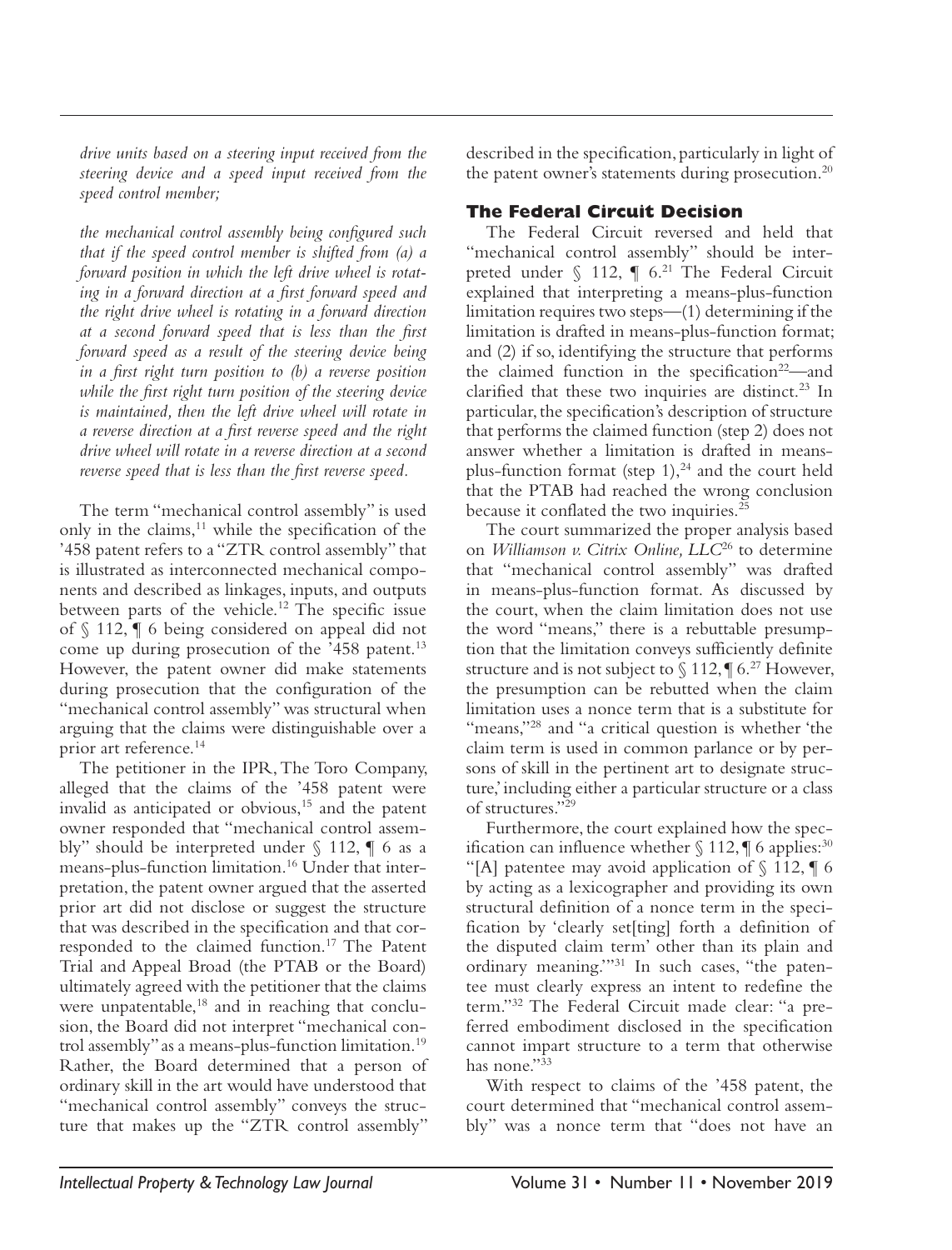established meaning in the art and instead merely operates as a generic label for a collection of parts."34 The Federal Circuit corrected the Board's erroneous conclusion that "mechanical control assembly" has an established structural meaning based on the description of "ZTR control assembly" in the specification, $35$  arguing: "That the specification discloses a structure corresponding to an asserted means-plus-function claim term does not necessarily mean that the claim term is understood by persons of ordinary skill in the art to connote a specific structure or a class of structures."36 The court held that there was no clear indication that the patent owner intended to act as its own lexicographer and define "mechanical control assembly" as "ZTR control assembly."37 Furthermore, the court also found that the Board erred in giving improper weight to the patent owner's statements during prosecution,<sup>38</sup> as those statements "did not clearly disclaim" a means-plus-function interpretation because the statements were not made within the context of  $\S$  112,  $\P$  6, and indicated only that the claim limitation should be given patentable weight because they were structural and not an intended use.39

# **Conclusion**

*MTD* provides timely clarification of how mean-plus-function limitations are interpreted. The courts, the Patent Office, and Congress have paid close attention to  $\int$  112(f) recently, with  $\int$ 112(f) having played a larger role in patent litigation in the three years after the Federal Circuit's 2015 *Williamson* decision that eliminated the heightened presumption against applicability of § 112(f) when the claim limitation lacks the word "means."<sup>40</sup> The § 112 guidance in January 2019, which strengthened enforcement of  $\S$  112(a), (b), and (f), is part of the Patent Office's efforts to address broad functional claiming.<sup>41</sup> Furthermore, in June 2019, the Senate Judiciary Committee's Subcommittee on Intellectual Property received testimony regarding a draft bill that would, among other things, expand the applicability of  $\S$  112(f) by eliminating the current "means" language, $42$ which proponents have argued will rein in overbroad claims.43 Accordingly, § 112(f) will continue to impact applicants in prosecution, as well as patent owners and challengers in post-grant proceedings and litigation.

### **Notes**

- 1. No. 2017-2292 (Fed. Cir. Aug. 12, 2019).
- 2. The patent at issue was reviewed under pre-America Invents Act (AIA) law. However, the court's analysis is applicable to AIA  $\Diamond$  112(f).
- 3. *MTD*, slip op. at 13.
- 4. *See id.* at 13-14.
- 5. *Id.* at 2.
- 6. *Id.*
- 7. *Id.*
- 8. *Id.*, at pp. 2-3; '458 patent, 1:28-30.
- 9. '458 patent, 1:30-35.
- 10. *MTD*, slip op. at 3.
- 11. *Id.* at 4.
- 12. *Id.*; *see* '458 patent, 3:41-4:57, Figs. 2, 3.
- 13. *See MTD*, slip op. at 14.
- 14. *Id.* at 6, 14.
- 15. *Id.* at 4.
- 16. *Id.*
- 17. *Id.*
- 18. *Id.* at 2.
- 19. *Id.* at 2, 7. 20. *Id.* at 6.
- 21. *Id.* at 2, 15.
- 22. *Id.* at 13.
- 23. *Id.*
- 24. *See id.*
- 25. *Id.*
- 26. 792 F.3d 1339 (Fed. Cir. 2015) (en banc).
- 27. *MTD*, slip op. at 7.
- 28. *Id.* at 8.
- 29. *Id.* (*quoting* Skky, Inc. v. MindGeek, s.a.r.l., 859 F.3d 1014, 1019 (Fed. Cir. 2017)).
- 30. *Id.* at 10.
- 31. *Id.* (*quoting* Thorner v. Sony Comput. Entm't Am. LLC, 669 F.3d 1362, 1365 (Fed. Cir. 2012)).
- 32. *Id.*
- 33. *Id.*
- 34. *Id.* at 11-12.
- 35. *Id.* at 13.
- 36. *Id.*
- 37. *Id.* at 14.
- 38. *Id.*
- 39. *Id.* at 14-15.
- 40. *See* Joe Edell, *With Alice Possibly Fading, Williamson Commands Attention*, ABA Practice Points (June 25, 2019), *available at https://www.americanbar.org/groups/ litigation/committees/intellectual-property/practice/2019/ alice-williamson-patent-act/*.
- 41. *See* Examining Computer-Implemented Functional Claim Limitations for Compliance with 35 U.S.C. 112, 84 Fed. Reg. 57 (Jan. 7, 2019).